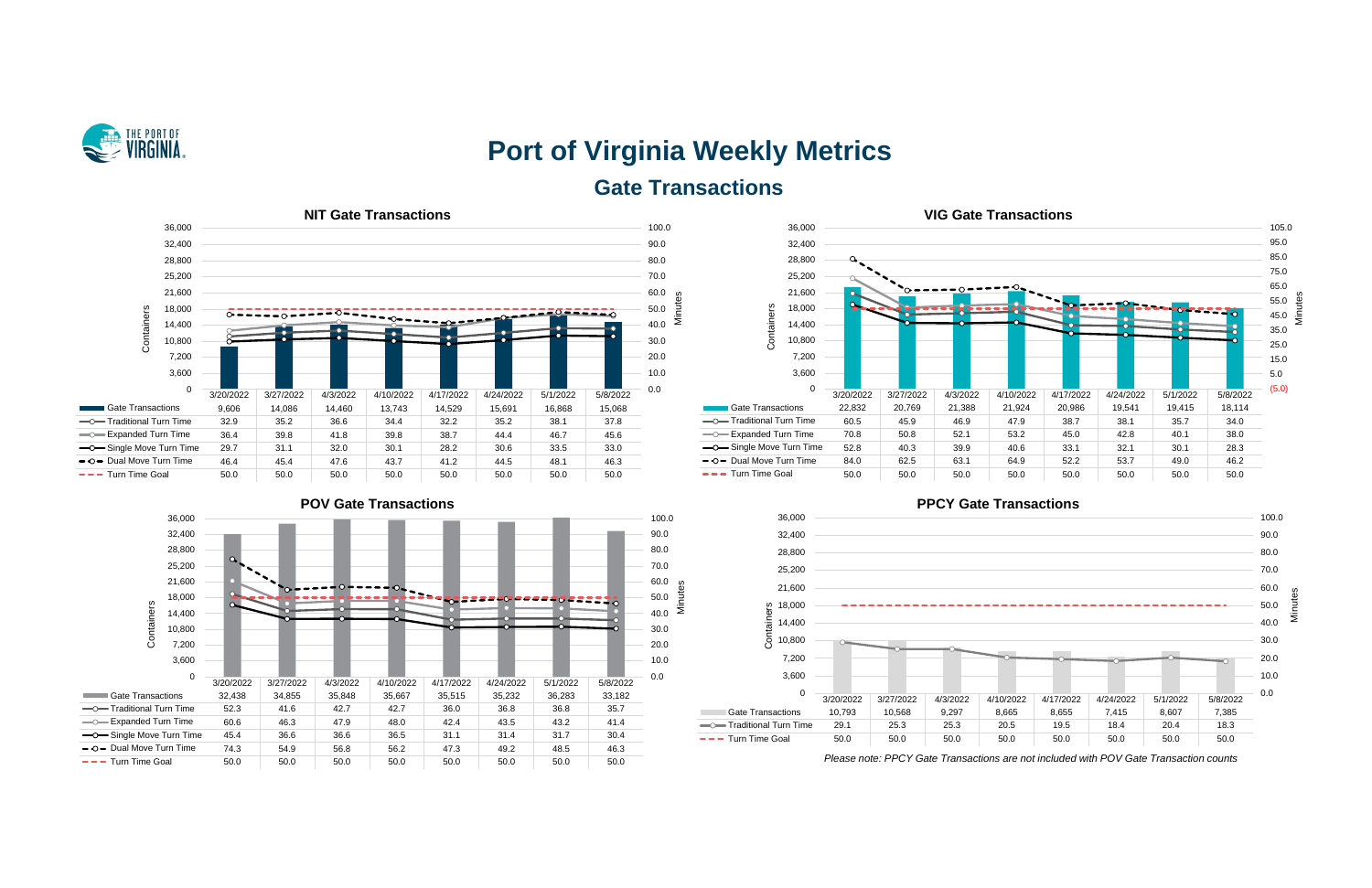

# **Truck Reservation System and Hourly Transactions**







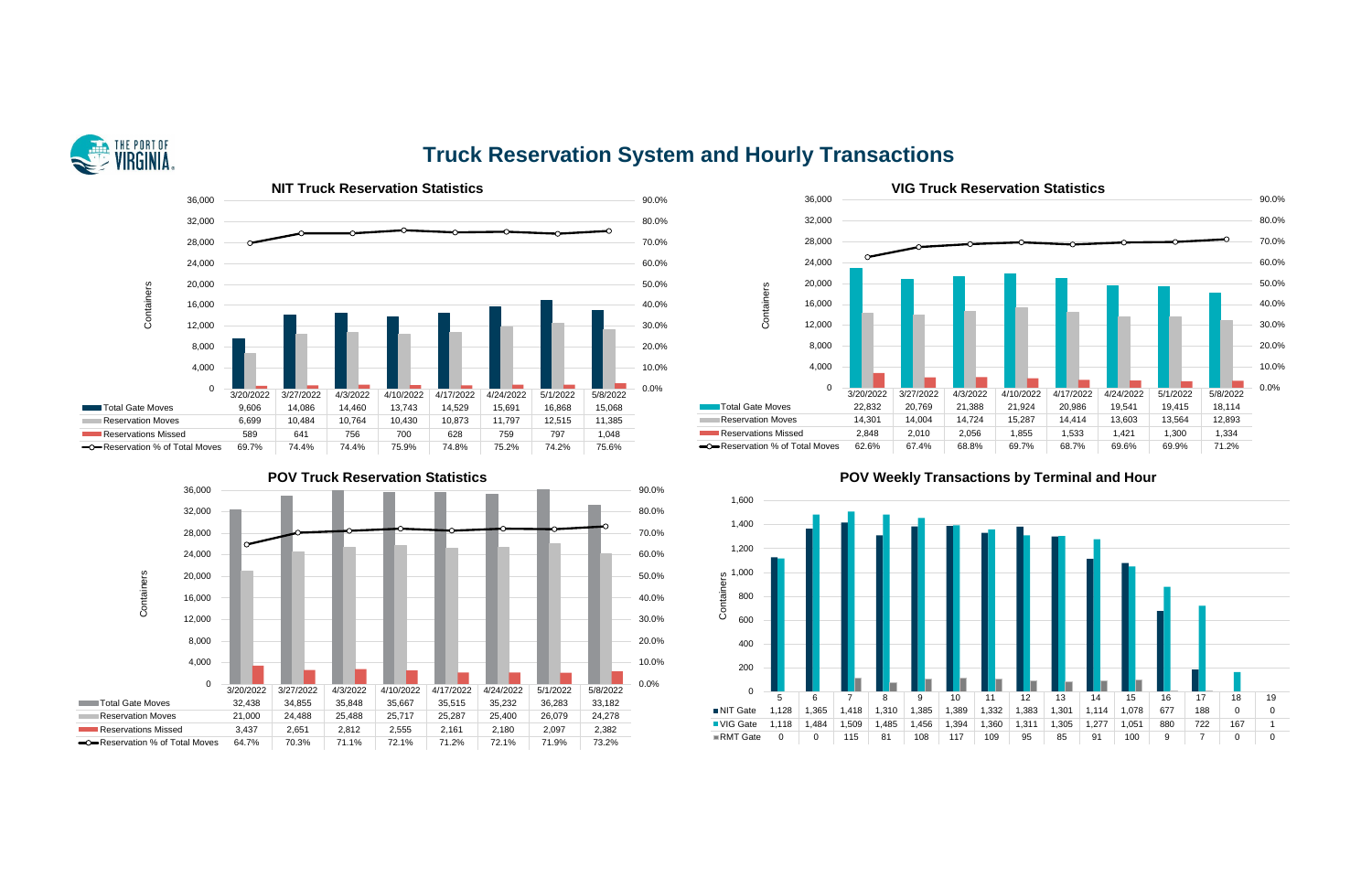

# **Gate Containers and Dwell**